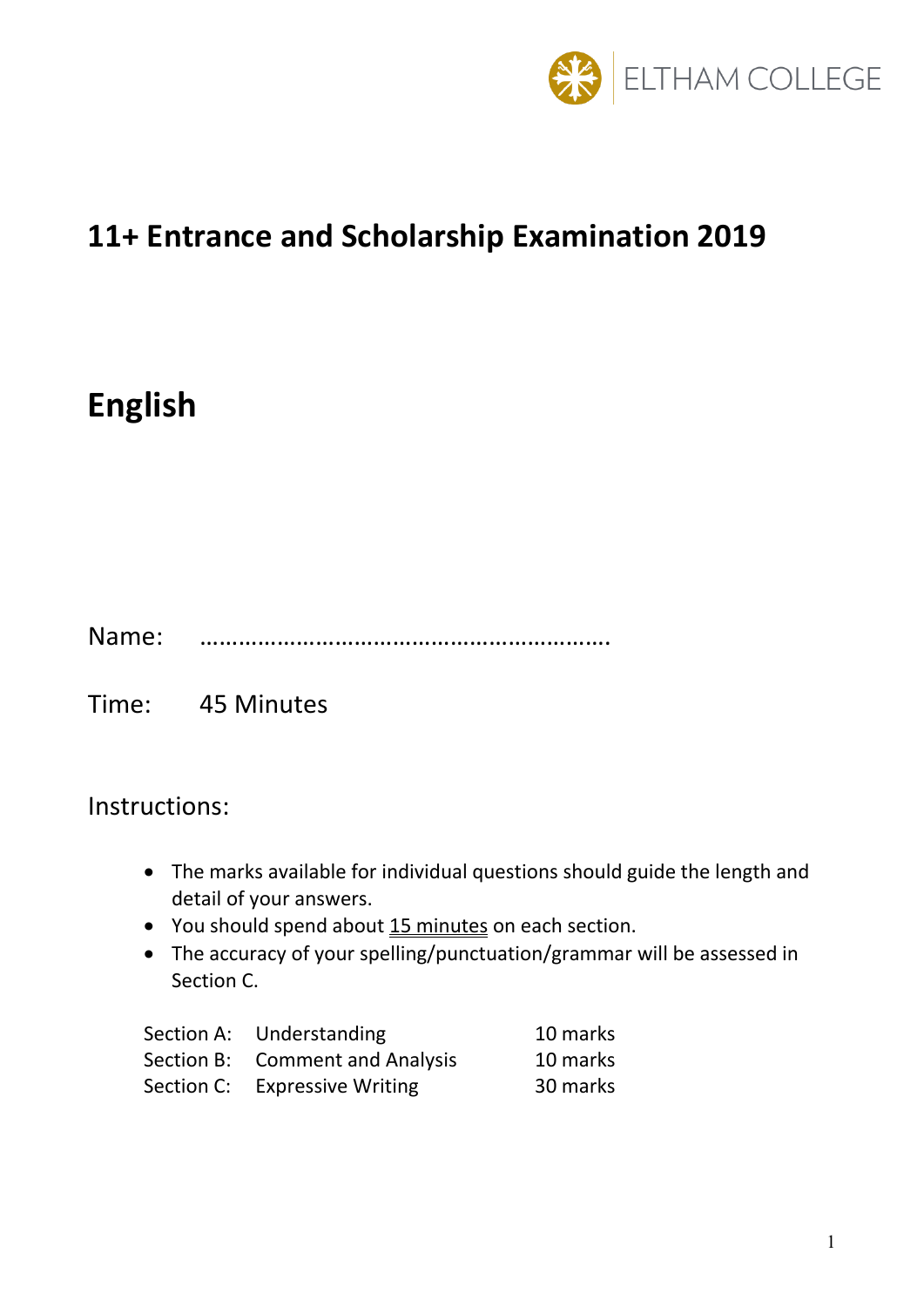#### **Read the passage carefully, then answer all the questions in Sections A, B and C.**

I found him in the garage on a Sunday afternoon. It was the day after we moved into Falconer Road. The winter was ending. Mum had said we'd be moving just in time for the spring. Nobody else was there. Just me. The others were inside the house with Dr. Death, worrying about the baby.

He was lying there in the darkness behind the tea chests, in the dust and dirt. It was as if he'd been there forever. He was filthy and pale and dried out and I thought he was dead. I couldn't have been more wrong. I'd soon begin to see the truth about him, that there'd never been another creature like him in the world.

We called it the garage because that's what the real estate agent, Mr. Stone, called it. It was more like a demolition site or a rubbish dump or like one of those ancient warehouses they keep pulling down at the wharf. Stone led us down the garden, tugged the door open, and shined his little flashlight into the gloom. We shoved our heads in at the doorway with him.

"You have to see it with your mind's eye," he said. "See it cleaned, with new doors and the roof repaired. See it as a wonderful two-car garage."

He looked at me with a stupid grin on his face.

"Or something for you, lad - a hideaway for you and your pals. What about that, eh?"

I looked away. I didn't want anything to do with him. All the way round the house it had been the same. Just see it in your mind's eye. Just imagine what could be done. All the way round I kept thinking of the old man, Ernie Myers, that had lived here on his own for years … they found him under the table in the kitchen. That's what I saw when Stone told us about seeing with the mind's eye. He even said it when we got to the dining room and there was an old cracked toilet sitting there in the comer behind a plywood screen. I just wanted him to shut up, but he whispered that toward the end Ernie couldn't manage the stairs. His bed was brought in here and a toilet was put in so everything was easy for him. Stone looked at me like he didn't think I should know about such things. I wanted to get out, to get back to our old house again, but Mum and Dad took it all in. They went on like it was going to be some big adventure. They bought the house. They started cleaning it and scrubbing it and painting it. Then the baby came too early. And here we were.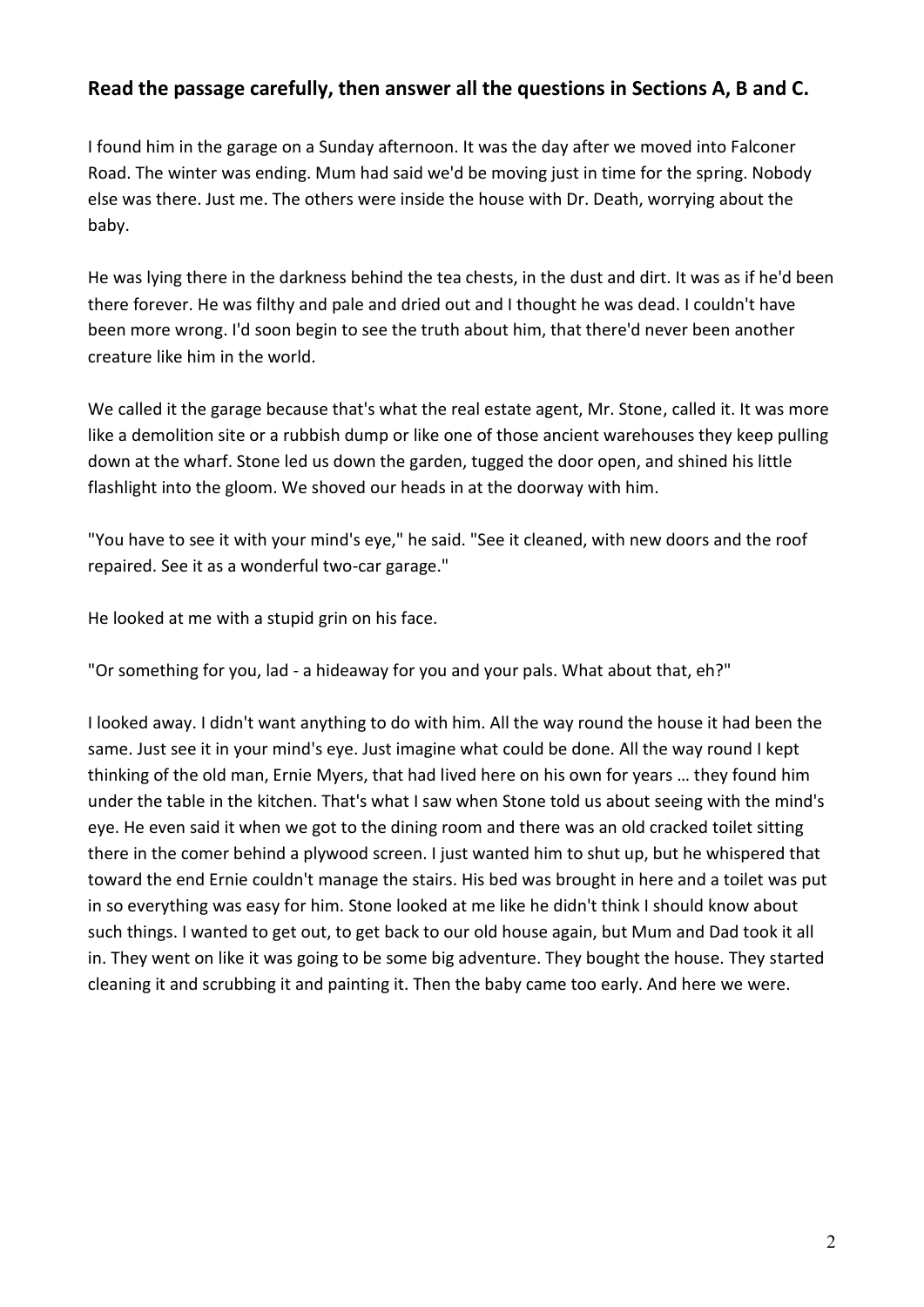## **Section A: Understanding**

#### 10 marks

- 1. When exactly is the passage set? (1 mark)
- 2. What is the name of the estate agent? (1 mark)
- 3. In your own words, explain what the estate agent means when he says "You have to see it in your mind's eye."  $(2 \text{ marks})$

4. Find two short quotations that show the narrator dislikes the estate agent. (4 marks)

5. Find where it says "Then the baby came too early." In your own words, explain what this means. (2 marks)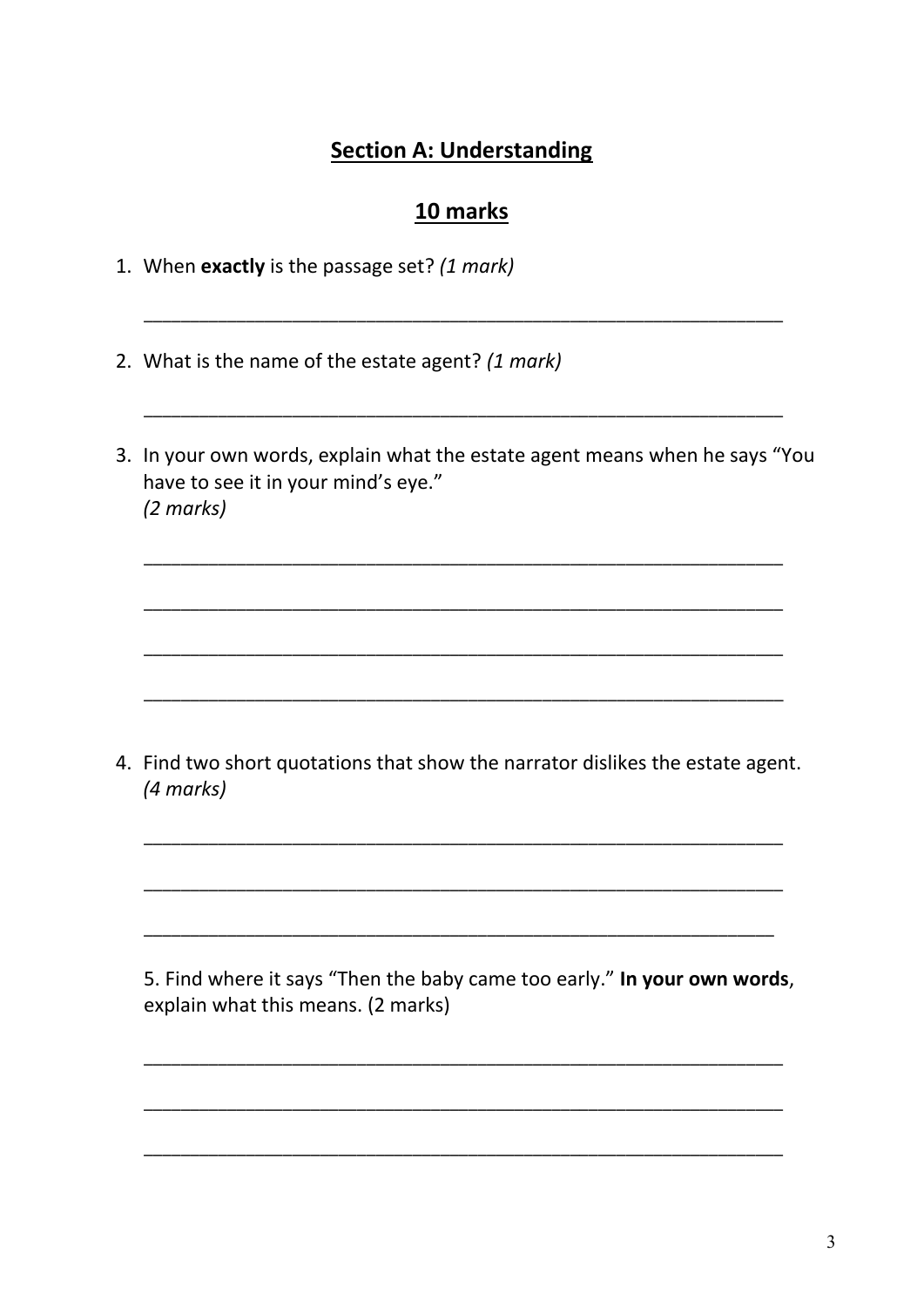## **Section B: Comment and Analysis**

## 10 marks

1. Look where it says "Nobody else was there. Just me." What do you think is the effect of these two short, simple sentences? (2 marks)

2. Look where it says "He was filthy and pale and dried out and I thought he was dead." What are the effects of repeating the word "and"? (2 marks)

3. Look at the opening of the passage. How does the writer create a sense that the garage is spooky or mysterious? Use short quotations if you wish. (6 marks)